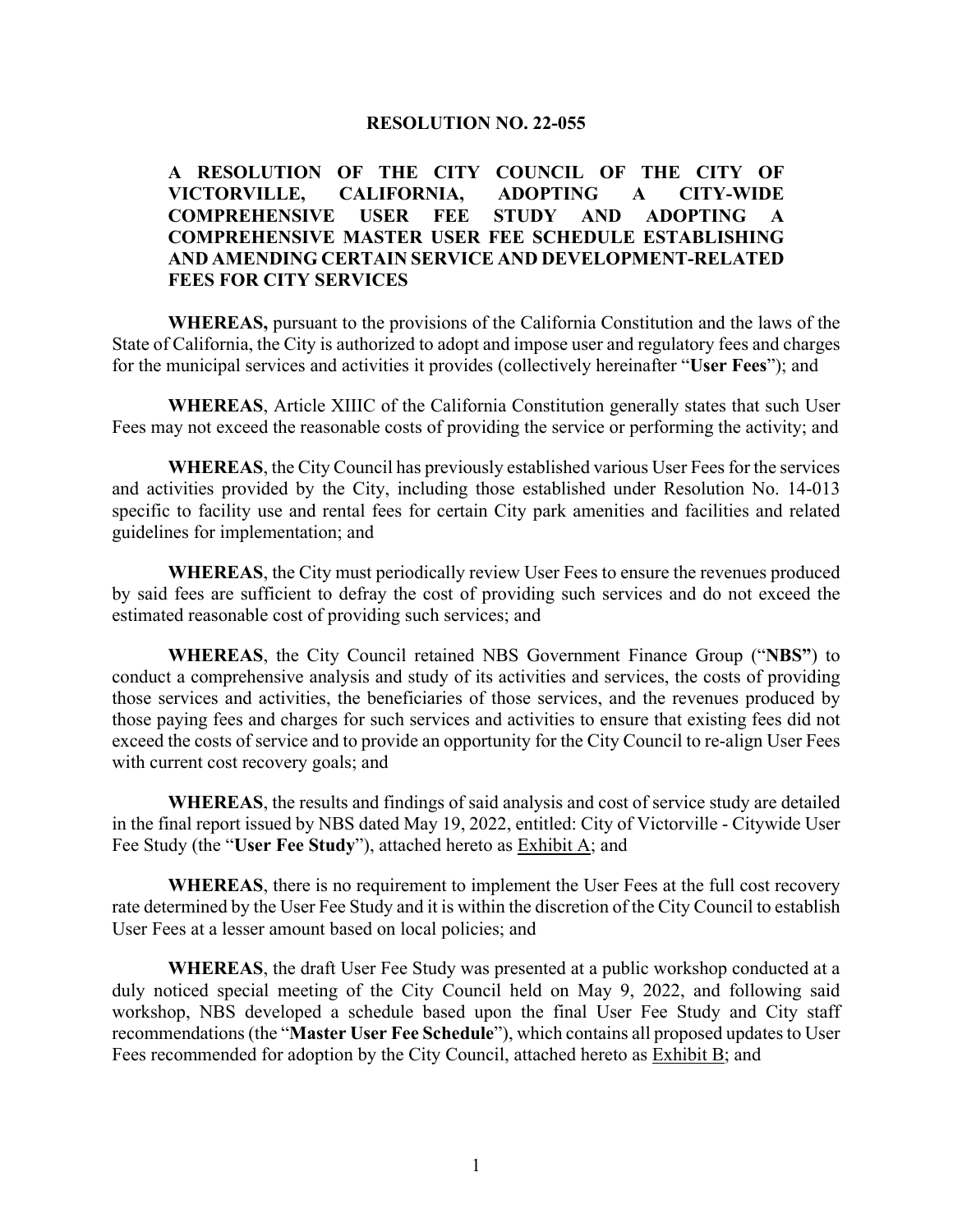**WHEREAS**, pursuant to Government Code Sections 66016 and 66018, notice of the proposed adoption of the User Fee Study and Master User Fee Schedule was provided in the form of a notice mailed to interested parties on May 24, 2022, and public hearing notices published on May 27 and June 2, 2022, in the Daily Press newspaper; and

**WHEREAS**, the proposed User Fee Study and Master User Fee Schedule were made available for public review in the City Clerk's office and on the City's website on May 27, 2022; and

**WHEREAS**, the City Council conducted a duly noticed public hearing regarding the proposed adoption of the User Fee Study and Master User Fee Schedule at its regularly scheduled meeting on June 7, 2022, during which it heard public testimony and comment; and

**WHEREAS**, adoption of the proposed Master User Fee Schedule is intended to improve the City's recovery of the costs incurred to provide individual services, and represents the costs reasonably borne by the City in providing direct services to particular individuals or groups rather than to the general populace of the City; and

**WHEREAS**, based upon the data and findings provided in the User Fee Study, the fees set forth in for adoption in the proposed Master User Fee Schedule represent the reasonable costs incurred by the City in providing the listed services and activities and therefore do not exceed the City's cost of providing the same.

## **NOW, THEREFORE, THE CITY COUNCIL OF THE CITY OF VICTORVILLE DOES HEREBY RESOLVE, DECLARE, DETERMINE, AND ORDER AS FOLLOWS.**

**Section 1.** The recitals set forth above are true and correct and are incorporated into this Resolution by this reference together with any definitions and findings set forth therein.

**Section 2.** The City Council has reviewed and hereby approves and adopts the User Fee Study attached hereto as Exhibit A, as well as the Master User Fee Schedule attached hereto as Exhibit B. Adoption of the Master User Fee Schedule authorizes implementation of updated User Fees to be charged for City services and activities effective January 1, 2023. Annually thereafter, the User Fees will be reviewed, and where applicable, may be adjusted on January 1 according to the July over July Riverside-San Bernardino-Ontario, CA Consumer Price Index for all Urban Consumers (CPI-U); provided that: 1) no fee or charge exceeds the reasonable costs associated with providing the service; and 2) such adjustments are duly adopted by the City Council, following an appropriately noticed public hearing.

**Section 3**. The City Council hereby affirms, based on the findings of the User Fee Study, that the fees contained in the Master User Fee Schedule, attached hereto as Exhibit B, represent no more than the reasonable costs incurred by the City in providing the listed services and activities and do not exceed the City's cost of providing the same.

**Section 4**. Effective as of January 1, 2023, City Council Resolution No. 14-013 shall be rescinded and any other resolutions or administrative actions by the City Council, or parts thereof that are inconsistent with any provisions of this Resolution (including Exhibit B hereto) are hereby superseded, but only to the extent of such inconsistency. Following the adoption of this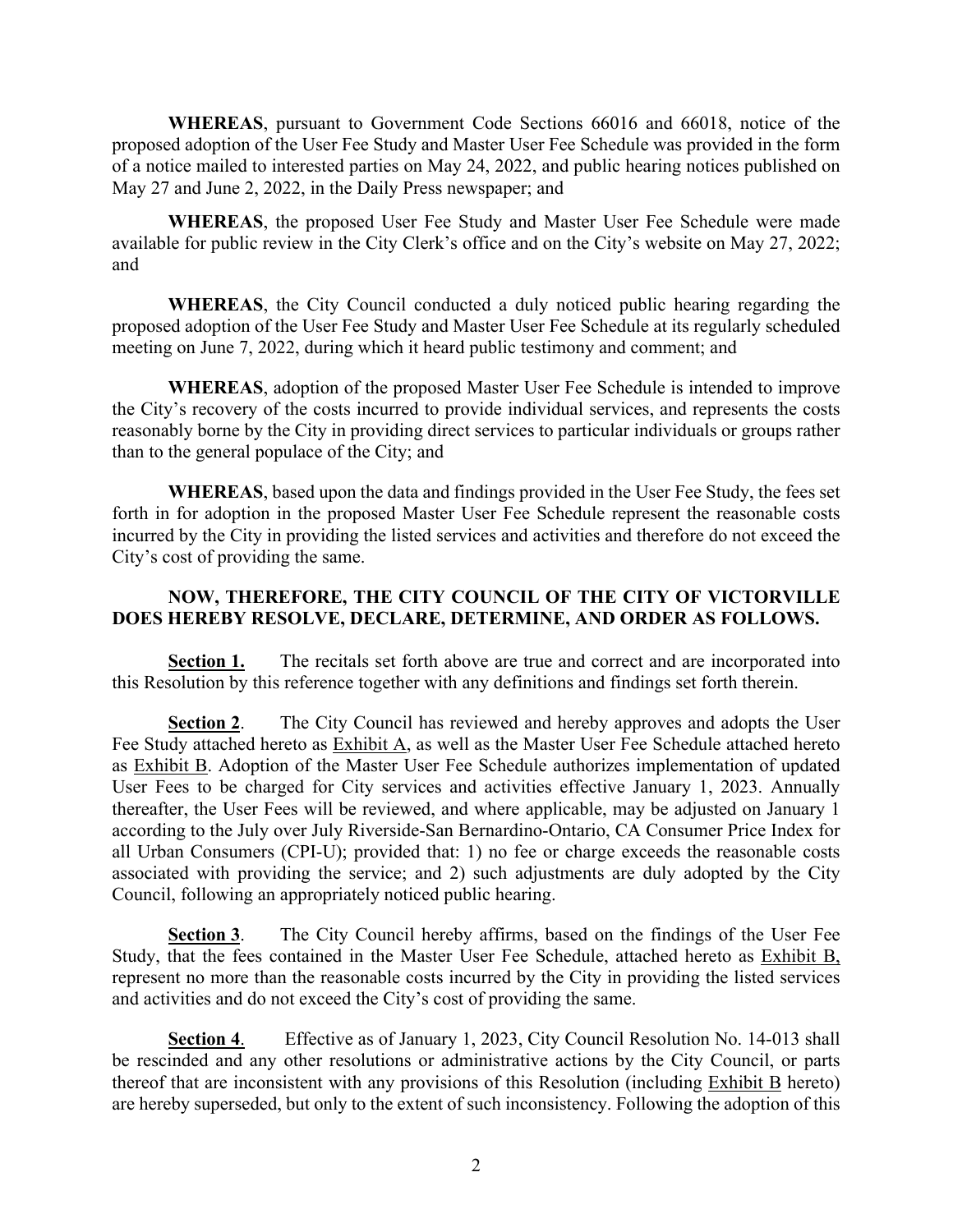Resolution, the City Council will take steps to amend any provisions of the Victorville Municipal Code which may contain User Fee amounts inconsistent with the Master User Fee Schedule attached hereto as Exhibit B, with such amendments to be effective as of January 1, 2023.

**Section 5.** The City Council finds that the setting or revising of fees pursuant to this Resolution is exempt from environmental review under the California Environmental Quality Act ("**CEQA**"), pursuant to Public Resources Code Section 21080(b)(8) and Section 15272 of the CEQA Guidelines, which provide an exemption for the establishment or modification of charges by public agencies that the public agency finds are for the purpose of meeting operating expenses. Based on the record as a whole, the establishment or modification of fees or other charges pursuant to this Resolution is entirely for the purpose of meeting operating expenses in that none of the recommended fees or fee increase would recover more than one hundred percent of the cost incurred by the City to deliver the service provided

**Section 6.** This Resolution shall take effect immediately upon its adoption. However, the User Fees set forth in the Master User Fee Schedule in the attached Exhibit B shall not be in force or effective until January 1, 2023.

**Section 7.** The City Clerk shall certify to the passage an adoption of this Resolution; shall enter the same in the book of original resolutions; and shall make a minute of passage and adoption thereof in the records of the proceedings, in the minutes of the meeting at which this Resolution is passed and adopted.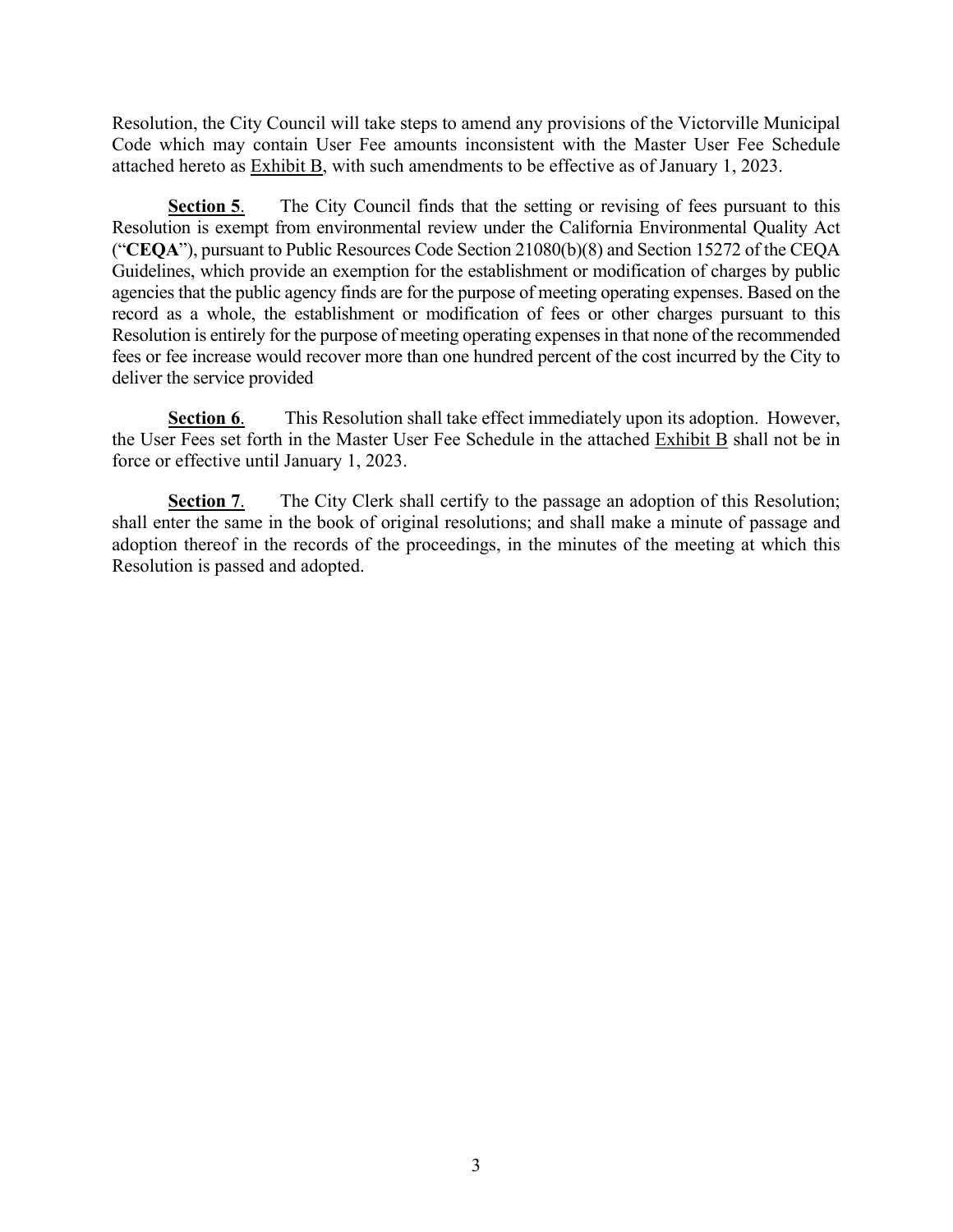#### **RESOLUTION NO. VWD- 22-008**

**A RESOLUTION OF THE BOARD OF DIRECTORS OF THE VICTORVILLE WATER DISTRICT ADOPTING THE WATER DISTRICT FEE RELATED PORTIONS OF A CITY-WIDE COMPREHENSIVE USER FEE STUDY AND ADOPTING THE WATER DISTRICT RELATED PORTIONS OF A COMPREHENSIVE MASTER USER FEE SCHEDULE ESTABLISHING AND AMENDING CERTAIN SERVICE AND DEVELOPMENT-RELATED FEES FOR WATER DISTRICT SERVICES**

**WHEREAS**, the Victorville Water District (the "**District**"), is a county water district and subsidiary district of the City of Victorville (the "**City**" or "**Victorville**"); and

**WHEREAS**, the District constructs, owns, operates, improves, and maintains the water system and related facilities and infrastructure that serves the District's existing customers and provides water service availability to new customers and new developments within the jurisdictional boundaries of the District; and

**WHEREAS**, pursuant to the provisions of the California Constitution, and the laws of the State of California, the District is authorized to adopt and impose user and regulatory fees and charges for the water-related services it provides (collectively hereinafter "**User Fees**"); and

**WHEREAS**, Article XIIIC of the California Constitution generally states that such User Fees may not exceed the reasonable costs of providing the services; and

**WHEREAS,** the District Board of Directors ("**District Board**") has previously established various User Fees for water related services provided by the District within the jurisdictional boundaries of the District; and

**WHEREAS**, the District must periodically review User Fees to ensure the revenues produced by said fees are sufficient to defray the cost of providing such services and do not exceed the estimated reasonable cost of providing such services; and

**WHEREAS**, together with the Victorville City Council, the District Board retained NBS Government Finance Group ("**NBS"**) to conduct a comprehensive analysis and study of its activities and services, the costs of providing those services and activities, the beneficiaries of those services, and the revenues produced by those paying fees and charges for such services and activities to ensure that existing fees did not exceed the costs of service and to provide an opportunity for the District Board and City Council to re-align User Fees with current cost recovery goals; and

**WHEREAS**, the results and findings of said analysis and cost of service study are detailed in the final report issued by NBS dated May 19, 2022, entitled: City of Victorville - Citywide User Fee Study (the "**User Fee Study**"), attached hereto as Exhibit A; and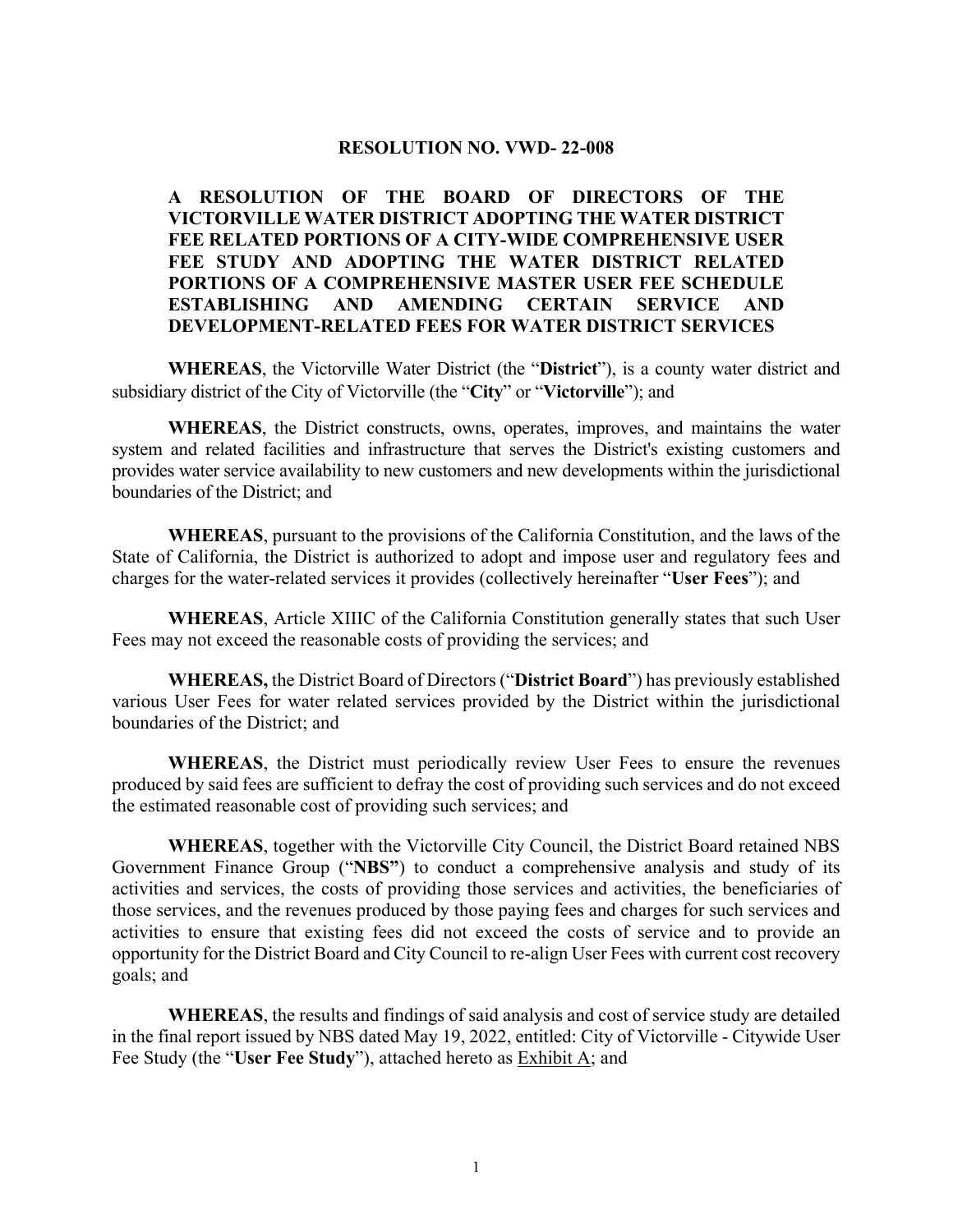**WHEREAS**, there is no requirement to implement the User Fees at the full cost recovery rate determined by the User Fee Study and it is within the discretion of the District Board to establish User Fees at a lesser amount based on local policies; and

**WHEREAS**, the draft User Fee Study was presented at a public workshop conducted at a duly noticed special meeting of the City Council, which serves *ex-offico* as the District Board, held on May 9, 2022, and following said workshop, NBS developed a schedule based upon the final User Fee Study and District staff recommendations (the "**Master User Fee Schedule**"), which contains all proposed updates to User Fees recommended for adoption by the City Council and the District Board; and

**WHEREAS**, pursuant to Government Code Sections 66016 and 66018, notice of the proposed adoption of the User Fee Study and Master User Fee Schedule was provided in the form of a notice mailed to interested parties on May 24, 2022, and public hearing notices published on May 27 and June 2, 2022, in the Daily Press; and

**WHEREAS**, the proposed User Fee Study and Master User Fee Schedule were made available for public review in the City Clerk/District Secretary's office and on the City/District's website on May 27, 2022; and

**WHEREAS**, the District Board conducted a duly noticed public hearing regarding the proposed adoption of the User Fee Study and Master User Fee Schedule with respect to the Water District related fee portions thereof at its regularly scheduled meeting on June 7, 2022, during which it heard public testimony and comment; and

**WHEREAS**, adoption of the Water District related fee portions of the proposed Master User Fee Schedule is intended to improve the District's recovery of the costs incurred to provide individual services, and represents the costs reasonably borne by the District in providing direct services to particular individuals or groups rather than to the general populace of those in the District's jurisdictional boundaries; and

**WHEREAS**, based upon the data and findings provided in the User Fee Study, the Water District related fees proposed to be adopted as contained in Master User Fee Schedule represent the reasonable costs incurred by the District in providing the Water District related listed services and activities and therefore do not exceed the District's cost of providing the same.

### **NOW, THEREFORE, THE BOARD OF DIRECTORS OF THE VICTORVILLE WATER DISTRICT DOES HEREBY RESOLVE, DECLARE, DETERMINE, AND ORDER AS FOLLOWS.**

**Section 1.** The recitals set forth above are true and correct and are incorporated into this Resolution by this reference together with any definitions and findings set forth therein.

**Section 2.** The District Board has reviewed and hereby approves and adopts the User Fee Study attached hereto as Exhibit A, as well as the Master User Fee Schedule attached hereto as Exhibit B, with respect to the Water District related fee portions thereof. Adoption of the Master User Fee Schedule authorizes implementation of updated User Fees to be charged for Water District services and activities effective January 1, 2023. Annually thereafter, the User Fees will